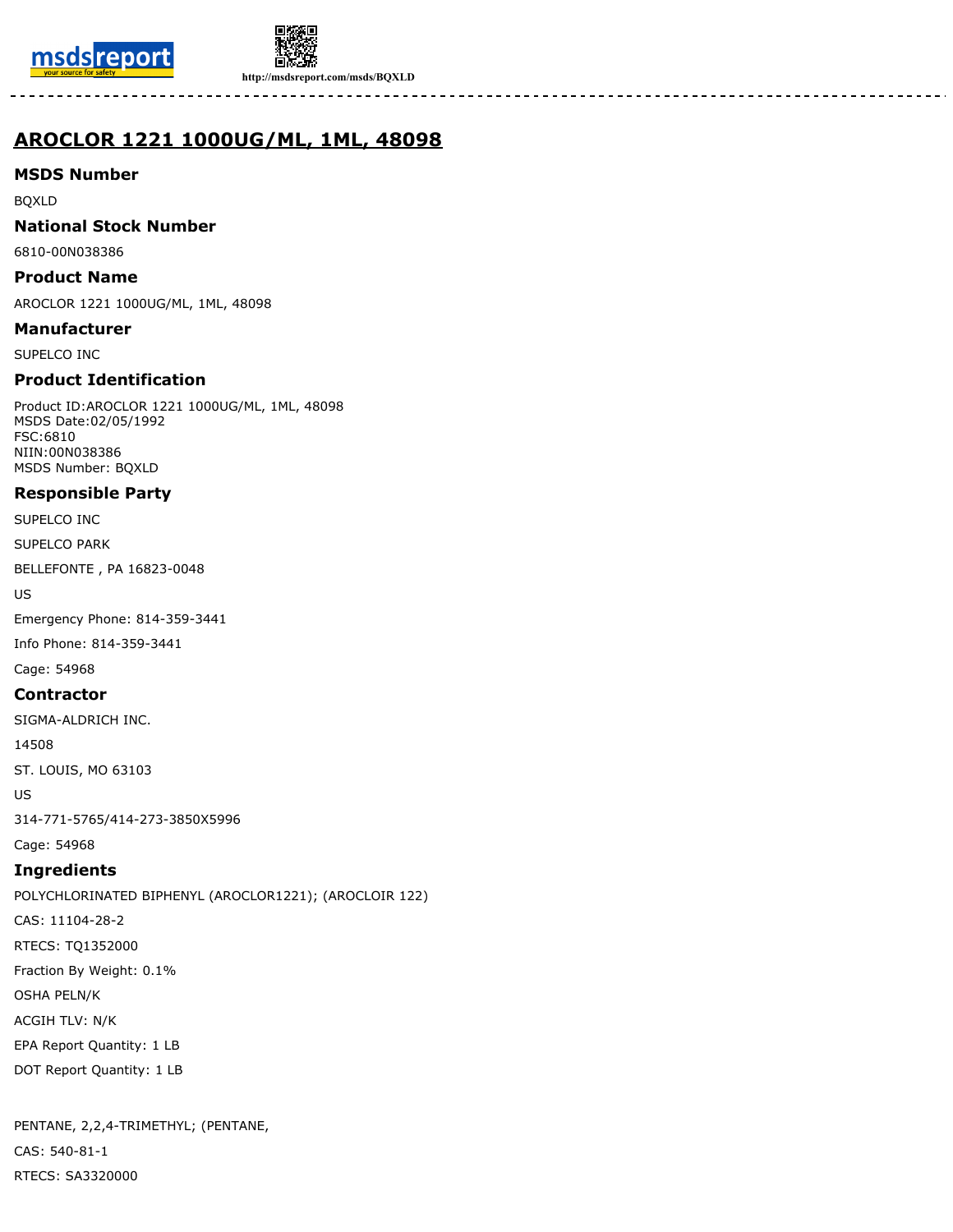



**http://msdsreport.com/msds/BQXLD**

Fraction By Weight: 99-100%

#### **Hazards**

LD50 LC50 Mixture:NONE SPECIFIED BY MANUFACTURER. Routes of Entry: Inhalation:YES Skin:NO Ingestion:NO Reports of Carcinogenicity:NTP:NO IARC:NO OSHA:NO Health Hazards Acute and Chronic:ACUTE: CONTAINS MATERIAL(S) KNOWN TO THE STATE OF CALIFORNIA TO CAUSE CANCER. IRRITATES EYES, SKIN, NOSE AND THROAT. Explanation of Carcinogenicity:NOT RELEVANT Effects of Overexposure:SEE HEALTH HAZARDS. Medical Cond Aggravated by Exposure:NONE SPECIFIED BY MANUFACTURER.

#### **First Aid**

First Aid:EYES: FLUSH WITH WATER FOR AT LEAST 15 MINUTES. INHAL: IMMEDIATELY MOVE TO FRESH AIR. GIVE OXYGEN IF BREATHING IS LABORED. IF BREATHING STOPS, GIVE ARTIFICIAL RESPIRATION. INGEST: NEVER GIVE ANYTHING BY MOUTH TO AN UNCONSCIOUS PERSON. NEVER TRY TO MAKE AN UNCON PERSON VOMIT. DO NOT INDUCE VOMIT.

## **Fire Fighting**

Flash Point Method:CC Flash Point:10F,-12C Lower Limits:1.1% Upper Limits:6% Extinguishing Media:CARBON DIOXIDE, FOAM, DRY CHEMICAL. Fire Fighting Procedures:WEAR NIOSH/MSHA APPROVED SCBA AND FULL PROTECTIVE EQUIPMENT. Unusual Fire/Explosion Hazard:CAN REACT VIGOROUSLY W/REDUCING MATERIALS. THE FOLLOWING TOXIC VAPORS ARE FORMED WHEN THIS MATERIAL IS HEATED TO DECOMPOSITION. HYDROGEN CHLORIDE.

# **Accidental Release**

Spill Release Procedures:TAKE UP WITH ABSORBENT MATERIAL. VENTILATE AREA. ELIMINATE ALL IGNITION SOURCES. Neutralizing Agent:NONE SPECIFIED BY MANUFACTURER.

#### **Handling**

Handling and Storage Precautions:STORE IN SEALED CONTAINER IN COOL, DRY LOCATION. KEEP AWAY FROM HEAT. STORE IN DRY, WELL VENTILATED AREA. KEEP AWAY FROM IGNITION SOURCES. Other Precautions:POSSIBLE CANCER HAZARD. AVOID EYE/SKIN CONTACT. AVOID BREATHING VAPORS.

#### **Exposure Controls**

Respiratory Protection:WEAR NIOSH/MSHA APPROVED FACE MASK WITH ORGANIC VAPOR CANISTER. Ventilation:USE ONLY IN WELL VENTILATED AREA. Protective Gloves:IMPERVIOUS GLOVES . Eye Protection:CHEMICAL WORKERS GOGGLES . Work Hygienic Practices:NONE SPECIFIED BY MANUFACTURER. Supplemental Safety and Health NONE SPECIFIED BY MANUFACTURER.

# **Chemical Properties**

Boiling Pt:B.P. Text:210F,99C Melt/Freeze Pt:M.P/F.P Text:241F,-116C Vapor Pres:41 Vapor Density:3.90 Spec Gravity:0.690(H\*2O=1) Evaporation Rate & Reference:>1(ETHER=1) Solubility in Water:0 Appearance and Odor:CLEAR COLORLESS LIQUID Percent Volatiles by Volume:100

# **Stability**